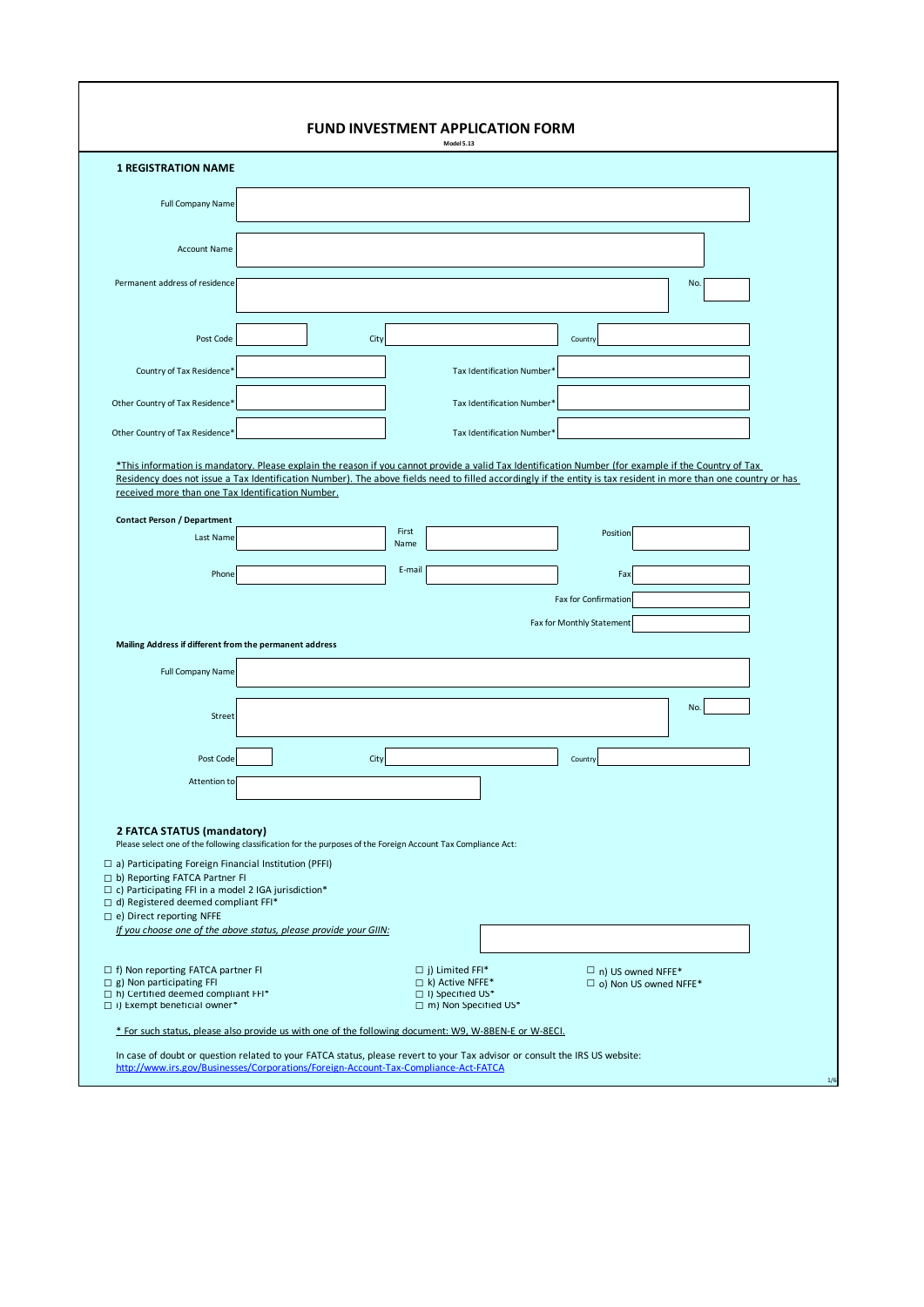## **FUND INVESTMENT APPLICATION FORM**

**Model 5.13**

#### **3 CRS STATUS (mandatory)** Please tick the only relevant box that applies:

**□** Reporting Financial Institution

**□** Non-Reporting Financial Institution

□ Active NFE – Publicly traded NFEs and related entities, Governmental entities, Int. organizations, central banks or their wholly owned entities

**□** Active NFE – Other

**□** Passive NFE – Non active NFE *(please complete section 4)*

**□** Passive NFE - Investment Entity that is not a Participating Jurisdiction FI\* *(please complete section 4)*

\* Please note that if the related jurisdiction becomes a Participating jurisdiction, the status of the entity will automatically be changed to Reporting FI. Therefore, a new self-certification may be requested.

## **4 PASSIVE NFE CONTROLLING PERSONS**

Please list below each Controlling Person of the Entity, confirming all countries of tax residence and all Tax Identification Numbers for each Controlling Person\*.

|                                                                        | <b>Controlling Person 1</b> | <b>Controlling Person 2</b> | <b>Controlling Person 3</b> | <b>Controlling Person 4</b> |
|------------------------------------------------------------------------|-----------------------------|-----------------------------|-----------------------------|-----------------------------|
| <b>Full Name</b><br>(First and last name)                              |                             |                             |                             |                             |
| Date of Birth<br>(DD/MM/YYYY)                                          |                             |                             |                             |                             |
| Country of Birth                                                       |                             |                             |                             |                             |
| <b>Place of Birth</b>                                                  |                             |                             |                             |                             |
| <b>Full Address</b><br>(House No, Street, City,<br>Country, Post Code) |                             |                             |                             |                             |
| Country(s) of Tax<br>Residence(s)<br>(Do Not Abbreviate)               |                             |                             |                             |                             |
| Associated TIN(s)**                                                    |                             |                             |                             |                             |
| <b>Type of Controlling</b><br>Person*                                  |                             |                             |                             |                             |

\* For an Entity that is a legal person, the term "Controlling Persons" means the natural person(s) who exercises control over the Entity through ownership interest. Control ownership interest depends on the ownership structure of the legal person (e.g. any person(s) owning more than a certain percentage of the legal person, such as 25%). Where no natural person(s) exercises control through ownership interests, the Controlling Person(s) of the Entity will be the natural person(s) who exercises control of the Entity through other means. Where no natural person(s) is identified as exercising control of the Entity, the Controlling Person(s) of the Entity will be the natural person(s) who holds the position of senior managing official.

For Trust, it includes settlor/grantor, trustee, protector, beneficiary or any class of beneficiaries and shareholder, and any other natural person exercising ultimate effective control over the Trust.

In the case of a legal arrangement other than a trust, the term "Controlling Persons" means persons in equivalent or similar positions as those that are Controlling Persons of a trust.

\*\*This information is mandatory. Please explain the reason if you cannot provide a valid Tax Identification Number (for example if the Country of Tax Residency does not issue a Tax Identification Number).

## **5 INVESTMENT**

The investor is investing on its own behalf and is the economic beneficiary.

The investor is not investing on its own behalf but for a third party who is the economic beneficiary(ies) of the funds.

 $\sim$ 

In case you are investing on behalf of a third party and you are not supervised in a FATF jurisdiction, please send us the identification documents of the third party<br>according to section 3 of this document for completion

I/We agree to inform immediately SGSS in case of any change of ownership.

Upon request, any additional information/documentation relating to :

- any beneficial owners including for the avoidance of any doubt (i) the beneficial owners behind the shareholders appearing as the legal owners of the shares/units of the Fund and, as the case may be, (ii) the beneficial owners of the share/units of the Fund for whom the legal owners mentioned in (i) hold the shares/units of the Fund and/or shareholders holding at least 25% (twenty five percent) of the shares/units issued by the Fund.

- any entity used by or on behalf of the beneficial owners mentioned in point (ii) for the purpose of investing in the Fund.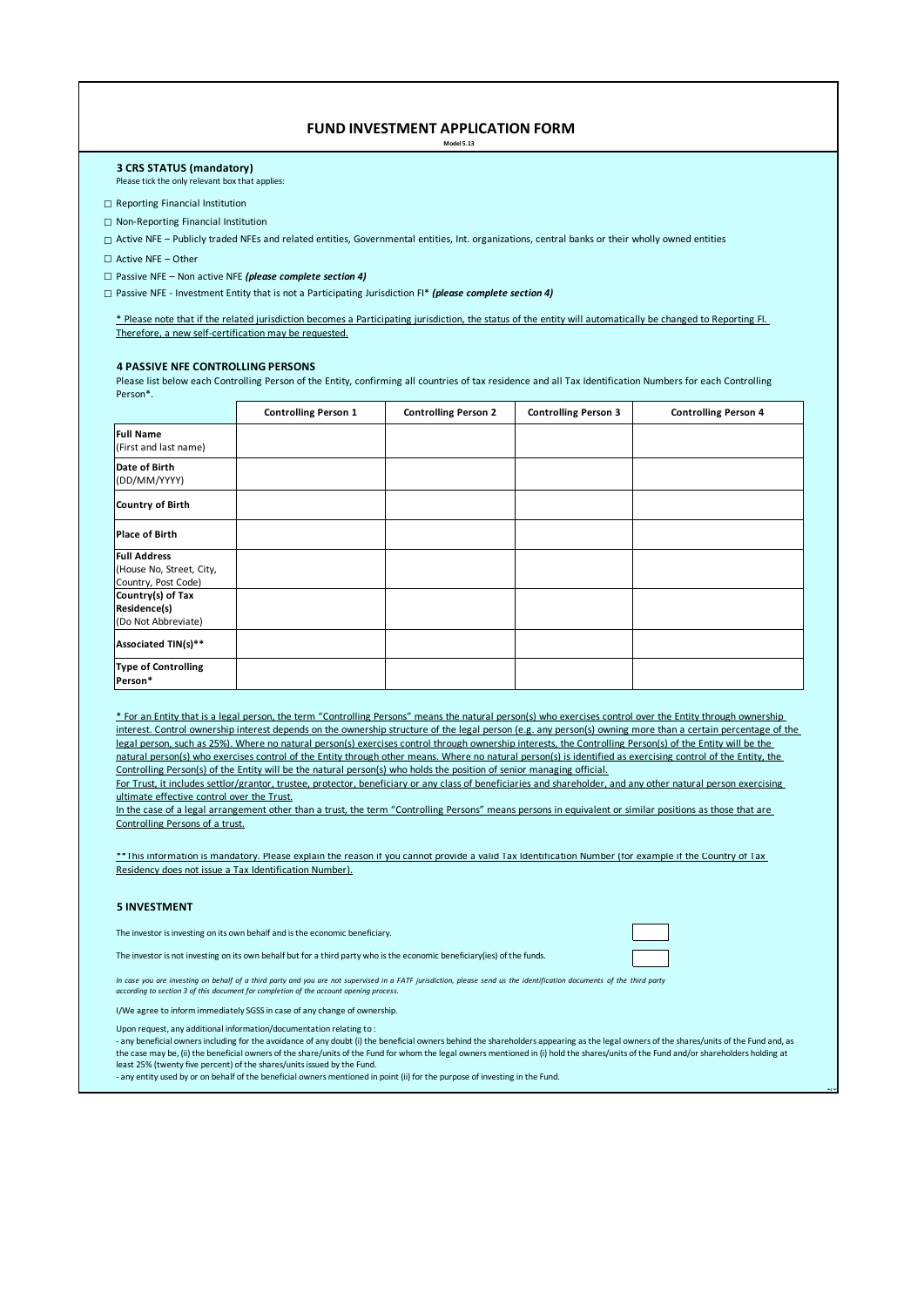| We would like to invest in the following Funds and Classes of :                                                                                                                                                                                                                                 |                                       |                  |                            |                                                                                                   |                |                                          |
|-------------------------------------------------------------------------------------------------------------------------------------------------------------------------------------------------------------------------------------------------------------------------------------------------|---------------------------------------|------------------|----------------------------|---------------------------------------------------------------------------------------------------|----------------|------------------------------------------|
| <b>ISIN</b>                                                                                                                                                                                                                                                                                     |                                       | Name of the Fund |                            |                                                                                                   | Class          |                                          |
|                                                                                                                                                                                                                                                                                                 |                                       |                  |                            |                                                                                                   |                |                                          |
|                                                                                                                                                                                                                                                                                                 |                                       |                  |                            |                                                                                                   |                |                                          |
|                                                                                                                                                                                                                                                                                                 |                                       |                  |                            |                                                                                                   |                |                                          |
|                                                                                                                                                                                                                                                                                                 |                                       |                  |                            |                                                                                                   |                |                                          |
| 7 INVESTOR CLASSIFICATION<br>$\mathbf{1}$<br>Investor type<br>BANK, INSURANCE, FINANCIAL<br><b>INSTITUTION</b><br>NON-FINANCIAL<br><b>ENTITY</b><br>FUND<br>PENSION PLAN<br>UK PENSION SCHEME<br>LOCAL GOV. PENSION SCHEME<br><b>TRUST&amp;TRUSTEE</b><br>NOMINEE<br>FOUNDATION                 | List of Jurisdiction of Incorporation | $\overline{2}$   | List of documents to Send* | Please select the type of investor by selecting the relevant<br>button at point 1 of this section | $\overline{3}$ |                                          |
| SUPRA-NATIONAL<br><b>ORGANIZATION</b><br>Other<br>C Reset<br><b>Important Notes:</b>                                                                                                                                                                                                            |                                       |                  |                            | *Societe Generale Luxembourg may have to request additional<br>document to complete your records. |                |                                          |
| If you are unable to enable the macro on your computer, please forward certified true copies of the relevant documents of incorporation and the latest financial reports available and please note that additional<br>documentation will be required from you.<br><b>8 PAYMENT INSTRUCTIONS</b> |                                       |                  |                            |                                                                                                   |                |                                          |
| International Bank Account Number (IBAN)<br>& Account Holder name                                                                                                                                                                                                                               |                                       | <b>Bank Name</b> |                            | <b>BIC</b><br>/SWIFT Code                                                                         | Currency       | BIC/SWIFT code for<br>Correspondent Bank |
|                                                                                                                                                                                                                                                                                                 |                                       |                  |                            |                                                                                                   |                |                                          |
|                                                                                                                                                                                                                                                                                                 |                                       |                  |                            |                                                                                                   |                |                                          |
|                                                                                                                                                                                                                                                                                                 |                                       |                  |                            |                                                                                                   |                |                                          |
|                                                                                                                                                                                                                                                                                                 |                                       |                  |                            |                                                                                                   |                |                                          |
|                                                                                                                                                                                                                                                                                                 |                                       |                  |                            |                                                                                                   |                |                                          |
|                                                                                                                                                                                                                                                                                                 |                                       |                  |                            |                                                                                                   |                |                                          |
|                                                                                                                                                                                                                                                                                                 |                                       |                  |                            |                                                                                                   |                |                                          |
| For any payment in Europe, please note that an IBAN is mandatory. If needed, your bank can provide it to you.<br>If you would like to provide us with additional account details for other currencies, please attach a separate signed list.                                                    |                                       |                  |                            |                                                                                                   |                |                                          |
| <b>Payment of Dividends</b><br>Re-investment                                                                                                                                                                                                                                                    |                                       |                  |                            |                                                                                                   |                |                                          |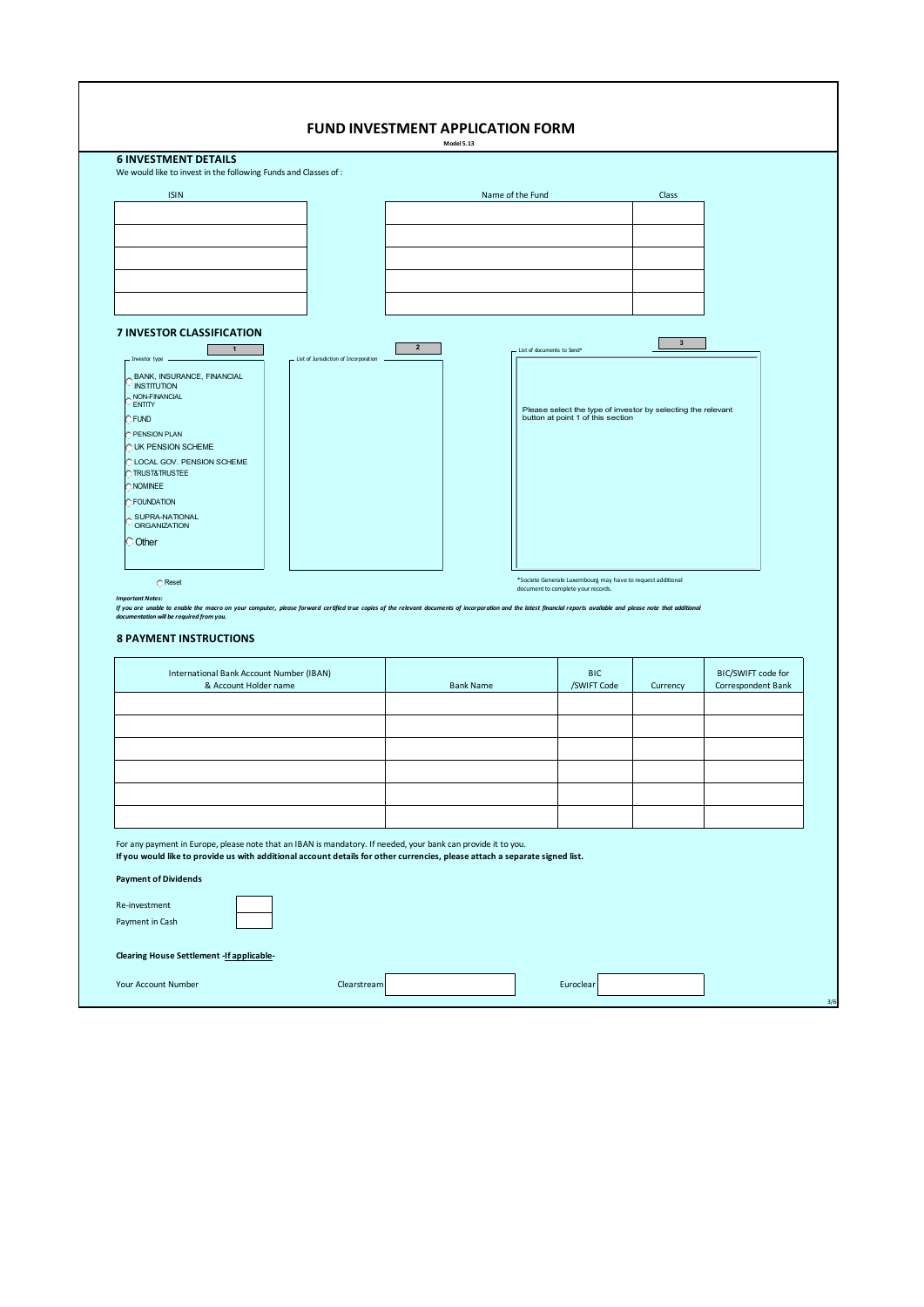|                                                                      | <b>FUND INVESTMENT APPLICATION FORM</b>                        |                                                                                                                                                                                            |  |
|----------------------------------------------------------------------|----------------------------------------------------------------|--------------------------------------------------------------------------------------------------------------------------------------------------------------------------------------------|--|
| A - Information on the BO                                            | 9 IDENTIFICATION OF THE BENEFICIAL OWNERS (hereinafter the BO) |                                                                                                                                                                                            |  |
|                                                                      |                                                                | If a person is listed below as a «BO of the Entity - senior managing official», a supporting documentation justifying the link between that person and the entity must be attached to this |  |
| form.                                                                |                                                                |                                                                                                                                                                                            |  |
|                                                                      | Beneficial Owner (BO) 1                                        | Type of Beneficial Owner<br>(please see instructions)                                                                                                                                      |  |
| <b>First name</b>                                                    |                                                                | BO of legal person - ownership<br>Percentage of shareholding:                                                                                                                              |  |
| Last name                                                            |                                                                | BO of legal person - other means                                                                                                                                                           |  |
| <b>Date of birth</b><br><b>City of birth</b>                         |                                                                | $\Box$ BO of legal person - senior managing official<br>$\Box$ BO of legal arrangement - trust - settler                                                                                   |  |
| <b>Country of birth</b>                                              |                                                                | $\Box$ BO of legal arrangement - trust - trustee<br>$\Box$ BO of legal arrangement - trust - protector                                                                                     |  |
| <b>Nationality(ies)</b>                                              |                                                                | $\Box$ BO of legal arrangement - trust - beneficiary<br>$\Box$ BO of legal arrangement - trust - other                                                                                     |  |
|                                                                      |                                                                | $\Box$ BO of legal arrangement - other - settlor equivalent<br>□ BO of legal arrangement - other - trustee equivalent                                                                      |  |
| Nº of Identity Card or Passport<br>Address (House No., Street, City, |                                                                | $\Box$ BO of legal arrangement - other - protector equivalent<br>BO of legal arrangement - other - beneficiary equivalent                                                                  |  |
| <b>Post Code, Country)</b>                                           |                                                                | $\Box$ BO of legal arrangement - other - other equivalent                                                                                                                                  |  |
|                                                                      |                                                                |                                                                                                                                                                                            |  |
|                                                                      |                                                                |                                                                                                                                                                                            |  |
| <b>Country(ies) of Tax Residence</b>                                 | ı<br>$\overline{2}$                                            |                                                                                                                                                                                            |  |
|                                                                      | $\overline{3}$                                                 |                                                                                                                                                                                            |  |
| Associated TIN(s) or reason of                                       | ı                                                              |                                                                                                                                                                                            |  |
| unavailability                                                       | $\overline{\mathbf{z}}$<br>$\overline{a}$                      |                                                                                                                                                                                            |  |
|                                                                      |                                                                |                                                                                                                                                                                            |  |
|                                                                      | Beneficial Owner (BO) 2                                        | Type of Beneficial Owner                                                                                                                                                                   |  |
| <b>First name</b>                                                    |                                                                | (please see instructions)<br>BO of legal person - ownership                                                                                                                                |  |
| Last name                                                            |                                                                | Percentage of shareholding:                                                                                                                                                                |  |
| Date of birth                                                        |                                                                | $\Box$ BO of legal person - other means<br>BO of legal person - senior managing official                                                                                                   |  |
| <b>City of birth</b>                                                 |                                                                | $\Box$ BO of legal arrangement - trust - settler<br>$\Box$ BO of legal arrangement - trust - trustee                                                                                       |  |
| <b>Country of birth</b>                                              |                                                                | $\Box$ BO of legal arrangement - trust - protector<br>$\Box$ BO of legal arrangement - trust - beneficiary                                                                                 |  |
| <b>Nationality(ies)</b>                                              |                                                                | $\Box$ BO of legal arrangement - trust - other<br>$\Box$ BO of legal arrangement - other - settlor equivalent                                                                              |  |
| Nº of Identity Card or Passport                                      |                                                                | $\Box$ BO of legal arrangement - other - trustee equivalent<br>BO of legal arrangement - other - protector equivalent                                                                      |  |
| Address (House No., Street, City,<br><b>Post Code, Country)</b>      |                                                                | $\Box$ BO of legal arrangement - other - beneficiary equivalent<br>$\Box$ BO of legal arrangement - other - other equivalent                                                               |  |
|                                                                      |                                                                |                                                                                                                                                                                            |  |
|                                                                      |                                                                |                                                                                                                                                                                            |  |
| <b>Country(ies) of Tax Residence</b>                                 | ı                                                              |                                                                                                                                                                                            |  |
|                                                                      | $\overline{2}$<br>$\overline{\mathbf{3}}$                      |                                                                                                                                                                                            |  |
| Associated TIN(s) or reason of                                       | $\overline{1}$                                                 |                                                                                                                                                                                            |  |
| unavailability                                                       | $\overline{\mathbf{z}}$<br>з                                   |                                                                                                                                                                                            |  |
|                                                                      | Beneficial Owner (BO) 3                                        | Type of Beneficial Owner                                                                                                                                                                   |  |
| <b>First name</b>                                                    |                                                                | (please see instructions)<br>□ BO of legal person - ownership                                                                                                                              |  |
| Last name                                                            |                                                                | Percentage of shareholding:<br>$\Box$ BO of legal person - other means                                                                                                                     |  |
| <b>Date of birth</b>                                                 |                                                                | □ BO of legal person - senior managing official                                                                                                                                            |  |
| <b>City of birth</b>                                                 |                                                                | $\Box$ BO of legal arrangement - trust - settler<br>$\Box$ BO of legal arrangement - trust - trustee                                                                                       |  |
| <b>Country of birth</b>                                              |                                                                | $\Box$ BO of legal arrangement - trust - protector<br>$\Box$ BO of legal arrangement - trust - beneficiary                                                                                 |  |
| <b>Nationality(ies)</b>                                              |                                                                | $\Box$ BO of legal arrangement - trust - other<br>BO of legal arrangement - other - settlor equivalent                                                                                     |  |
| Nº of Identity Card or Passport                                      |                                                                | $\Box$ BO of legal arrangement - other - trustee equivalent<br>$\Box$ BO of legal arrangement - other - protector equivalent                                                               |  |
| Address (House No., Street, City,                                    |                                                                | □ BO of legal arrangement - other - beneficiary equivalent                                                                                                                                 |  |
| Post Code, Country)                                                  |                                                                | $\Box$ BO of legal arrangement - other - other equivalent                                                                                                                                  |  |
|                                                                      |                                                                |                                                                                                                                                                                            |  |
|                                                                      |                                                                |                                                                                                                                                                                            |  |
| <b>Country(ies) of Tax Residence</b>                                 | $\mathbf{1}$<br>$\mathbf{z}$                                   |                                                                                                                                                                                            |  |
|                                                                      |                                                                |                                                                                                                                                                                            |  |

I/We confirm that all information and statements made in this BO declaration are to the best of my knowledge and belief, correct and complete. I/We confirm the details of each BO have been correctly completed when applicable.

I/We agree that I/We will submit a new BO declaration to SG Luxembourg within 90 (ninety) days if any information on this BO declaration changes or becomes incorrect, including those relating to the BOs.

I/We certify that I have capacity to sign for the entity identified in this form as being the legal person investing in the Fund.

1 and  $\sim$  1 and  $\sim$  1 and  $\sim$  1 and  $\sim$  1 and  $\sim$  1 and  $\sim$  1 and  $\sim$  1 and  $\sim$  $\frac{1}{2}$  and  $\frac{1}{2}$  and  $\frac{1}{2}$  and  $\frac{1}{2}$  and  $\frac{1}{2}$  and  $\frac{1}{2}$  and  $\frac{1}{2}$  and  $\frac{1}{2}$  and  $\frac{1}{2}$  and  $\frac{1}{2}$  and  $\frac{1}{2}$  and  $\frac{1}{2}$  and  $\frac{1}{2}$  and  $\frac{1}{2}$  and  $\frac{1}{2}$  and  $\frac{1}{2}$  a  $\overline{\mathbf{3}}$  , and the set of the set of the set of the set of the set of the set of the set of the set of the set of the set of the set of the set of the set of the set of the set of the set of the set of the set of the s

### **B - Signature of BO**

**Associated TIN(s) or reason of unavailability**

In order to allow the Fund and SG Luxembourg acting in its capacity as transfer agent on behalf of the Fund to be in a position to respect their respective obligations in terms of risk<br>assessment, all the individuals ident the below tax compliance certification:

In my capacity as beneficial owner of the Entity, I acknowledge that I am the only person responsible for the analysis of the reporting requirements in terms of declarations made to the taxation authorities in my country of residence and for all jurisdictions in general, with regard to the assets held in the account.

In order to determine the scope of my obligations, it is therefore my responsibility to obtain any assistance from qualified independent advisors if I believe this to be necessary.

I hereby certify to be fully compliant with these reporting requirements.

| Signature<br><b>BO1</b> | BO <sub>2</sub> | BO <sub>3</sub> |  |
|-------------------------|-----------------|-----------------|--|
|                         |                 |                 |  |
|                         |                 |                 |  |
|                         |                 |                 |  |

4/6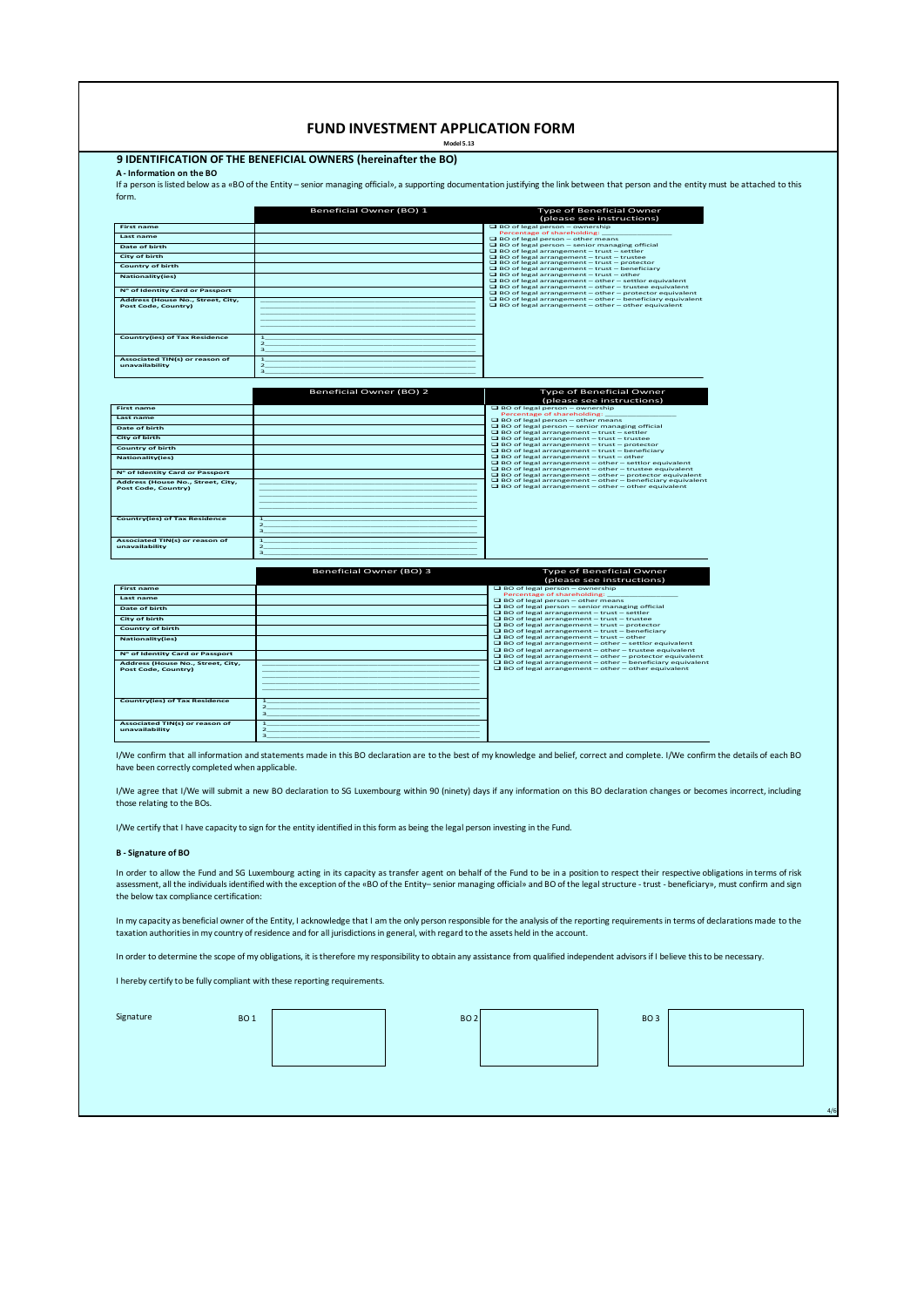# **FUND INVESTMENT APPLICATION FORM**

**Model 5.13**

### **10 REPRESENTATIONS AND WARRANTIES**

I/We hereby authorise the Funds and/or the Management Company and/or the Registrar Agent or Agents thereof to accept redemption, purchase, transfer,exchange instructions via facsimile. All such instructions will be signed by authorised signatories in accordance with the most recent list of authorised signatories provided.

I/we hereby acknowledge that any instruction is only accepted by SGSS via facsimile, post, SWIFT or other agreed electronic file, and that SGSS will not accept any instruction sent by email.

I/We agree that redemption proceeds will only be payable to the bank details provided above. Changes of registration, address, authorised signatories and bank details will be provided to the Registrar Agent or Agents thereof in advance of a further instruction request. Such changes will be forwarded by way of an original letter or facsimile, which will be signed in accordance with the most recent list of authorised signatories provided. Such request for change may be subject to documentation request.

I/We agree that the instructions will be re-confirmed by the Registrar Agent and agree to give a prompt attention to such confirmations, as a way to ensure of the genuineness, completeness and accuracy of the initial instructions.

I/We hereby indemnify the Funds and/or the Management Company and/or the Registrar Agent or Agents thereof and agree to keep each of them indemnified against any loss of any nature, including but not limited to legal or court costs incurred in enforcing this indemnity, demands, expenses, actions, proceedings and claims whatsoever arising to each of them as a result of any of them acting upon such facsimile instructions. The Funds and/or the Management Company and/or the Registrar Agent or Agents thereof may rely conclusively upon and shall incur no liability in respect of any transfer, payment or any other action taken upon any notice, consent, request, instruction or other instrument received via facsimile and believed in good faith to be genuine or to be signed by properly authorized persons.

I/we confirm that the data/documents I/we have supplied are correct and complete.

I/We confirm that the nature of my/our business relationship with the Fund is for investment purposes in the Fund.

#### **For European Union and Swiss Subscribers**

I/We hereby acknowledge that I/We have read and understood the Key Investor Information Document for the sub-fund/fund in which I/We intend to invest. The most recent version of this document has been obtained from my/our investment/financial advisor or by downloading directly from the relevant Fund's website before signing this application form.

Should I/We make future subscriptions (including by way of exchange or automatic investment plan) to the same sub-fund/fund or to another sub-fund/fund, I/We furthermore confirm that I/We will obtain and read the most recent version of the relevant Key Investor Information Document from my/our investment/financial advisor or directly from the relevant Fund's website before making new subscription.

### **11 INVESTOR'S INFORMATION AND PERSONAL DATA**

I/We confirm receipt of the Prospectus and, if applicable, the Management Regulations, the account application form, and where available, the last annual report and a semi-annual report, of which documents I/we have a thorough understanding, and agree to be bound by the terms of the current Prospectus and, if applicable, the Management Regulations. I/We confirm and warrant that this account application form has not been completed either by or for a United States person or any other person who is not eligible to invest in accordance with the terms of the Prospectus and, if applicable, the Management Regulations.

In the case a change in circumstances occurs (i.e. any fact that makes any information on this account application or other documentation provided incorrect), I/we must inform SG Luxembourg within 30 days of the change and provide any supporting documentation required.

I/We represent and warrant that all consents required to be obtained and all legal requirements necessary to be complied with or observed in order for this account application form or the issue of the Units/Shares/Partnership Interests to be lawful and valid under the law of any jurisdiction to which I am/we are subject, have been obtained, complied with or observed.

I/We agree that any personal data within the meaning of the Regulation (EU) n°2016/679 of 27 April 2016 on the protection of natural persons with regard to the processing of personal data and on the free movement of such data (GDPR) processed, on behalf of the Fund acting in its capacity as data controller within the meaning of GDPR, by Société Générale Luxembourg acting in its capacity as the Registrar Agent (and qualified as data processor within the meaning of GDPR), as further detailed in the Prospectus or, if applicable, the Management Regulations as a result of this account application form or the servicesrendered by the Registrar Agent on behalf of the Fund may be stored, used and transferred by the Registrar Agent for the purpose of fulfilling its duties as well as applicable anti-money laundering obligations, avoiding investment fraud in the European Union and complying with the obligations of the OECD Common Reporting Standard (CRS).

I/We hereby expressly consent that SG Luxembourg acting in its capacity as Transfer Agent, qualified as data processor within the meaning of GDPR, may for the purpose of providing services to the attention of the Fund, transfer data contained in this account application form and any other personal data within the meaning of GDPR relating to my/our transactions in the Fund, to entities:

(i) for which SG Luxembourg ensures that they provide sufficient guarantees regarding the implementation of appropriate technical and organizational measures in order for the processing of personal data to comply with the requirements of GDPR; and

(ii) (ii) which are listed in an appendix submitted to the Fund (hereinafter the Sub-Processors).

I/ We acknowledge that the Sub-Processors can be used for the purpose of carrying out processings listed in an appendix submitted to the Fund (including among others processing unit transactions, providing any operational support task, fulfilling applicable anti-money laundering and counter-terrorist financing obligations and for avoiding investment fraud). I/We acknowledge and agree that SG Luxembourg is authorised, but solely to the extent strictly necessary for the performance of the services provided to the Fund, to use processing facilities located in a country not ensuring an adequate level of protection within the meaning of GDPR subject to SG Luxembourg having entered into standard contractual clauses in accordance with the procedures provided for by the European Commission for the transfer of personal data to sub-contractors established in third countries or any other appropriate guarantees as defined in article 46 of GDPR.

This consent to transfer data remains valid for as long as I/We hold my/our investment in the Fund and for 1 year thereafter unless otherwise required by an applicable law. I/we also explicitly waive my/our right under the Luxembourg banking secrecy rules applicable to the Transfer Agent.

I/We hereby acknowledge that Luxembourg authorities may exchange any personal data within the meaning of GDPR with other national authorities, including tax authorities in jurisdictions where I/we may be taxable.

I/We am/are hereby informed that I/We have a right to access my/our personal data within the meaning of GDPR and may ask for a rectification thereof in case where such personal data is inaccurate or incomplete. In this respect, I/We may contact in writing:

(i) the Fund that is responsible for the protection of my/our rights pursuant to GDPR as well as for providing Me/Us with adequate information about the processing of personal data; and/or

5/6

(ii) SG Luxembourg that undertakes to provide the Fund with reasonable co-operation for enabling the Fund to meet its legal requirements.